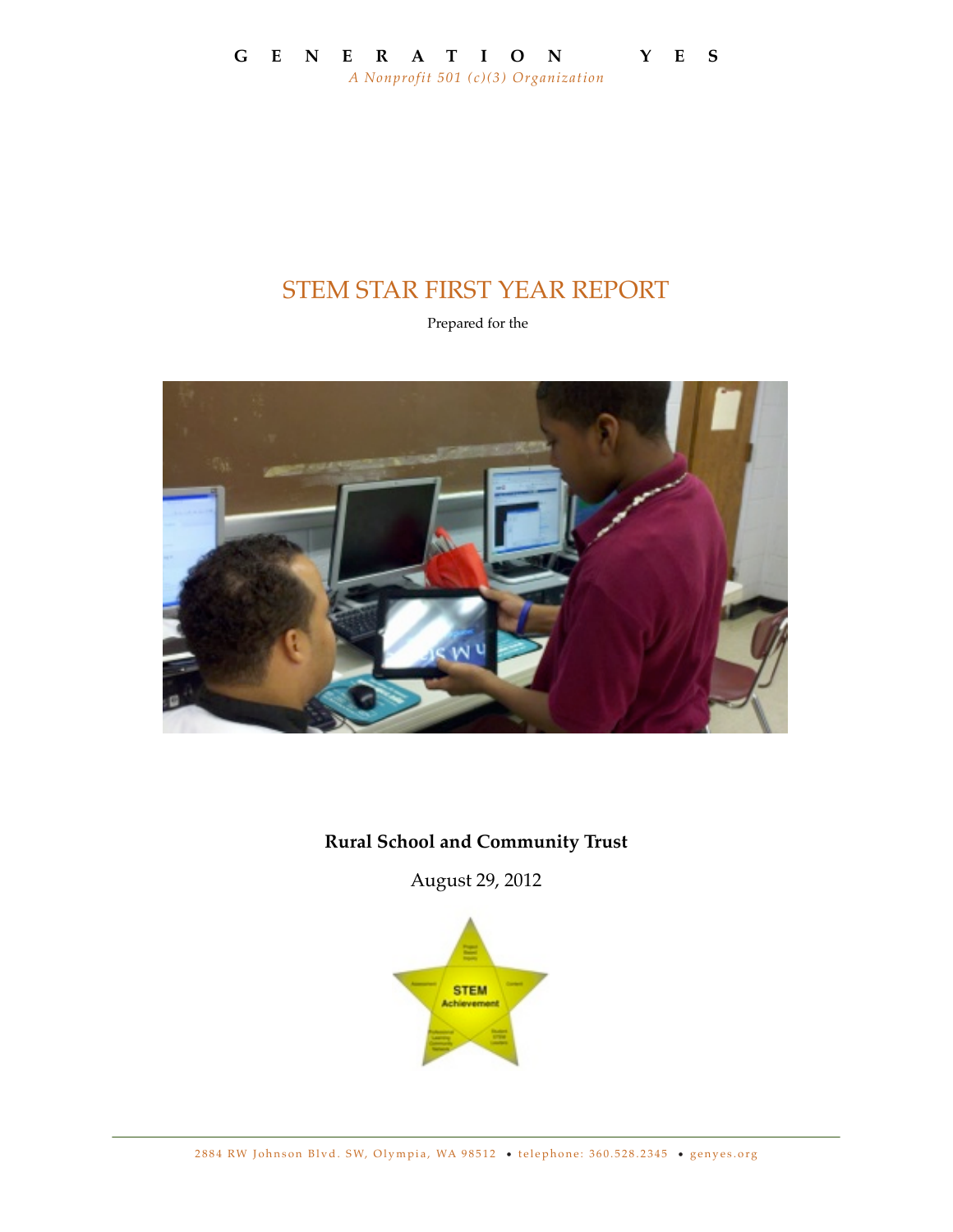# RSCT STEM STAR

### **Investment in Innovation**

The Rural School and Community Trust (RSCT) funded the implementation of the STEM Students and Teachers Achieving Reform (STEM STAR) model in five North Carolina and one Louisiana rural high schools. This implementation was a smaller version of a highly rated unfunded STEM STAR proposal submitted to the U.S. Department of Education's Investment in Innovation (i3) program. As part of the i3 Foundation Registry, the RSCT provided the funds to implement and evaluate STEM STAR.

### **General Description**

 STEM STAR was built from the ground up to address the needs of rural schools. A recent report from the Alliance for Excellent Education (Alliance, Feb. 2010) identifies the use of technology as a major challenge facing rural schools if they are to improve. For technology to address this challenge requires teachers and students who are qualified to spearhead the effort. STEM STAR is an innovative and proven way to address this technology use challenge.

 The Rural School and Community Trust STEM STAR project's student/teacher collaboration strategy is based on the Student Technology Leadership (STL) model developed by the nonprofit Generation YES organization. The STL model has shown strong levels of evidence that, based on national and state science, mathematics and technology standards, increased academic achievement occurs when well-prepared students collaborate, support, and share their knowledge with their teachers and peers.

 The five strategies that make up the STEM STAR's five points were combined to realize STEM STAR's objectives and goal: (1) Focus on rural schools, (2) Professional development, (3) Project based inquiry, (4) Professional learning communities, and (5) Student STEM Leaders (SSLs).





Warren County HS, North Carolina



St. Helena Parish HS, Louisiana

St. Helena Parish HS, Louisiana

### **Year One (2011-2012) Summary**

 In each participating high school, a group of twelve specially prepared Student STEM Leaders (SSLs) collaborated with STEM stakeholders (peers, teachers, scientists, researchers, content specialists, policy makers, and project administrators) to improve STEM achievement. Each SSL and all participating science teachers received an iPAD to help communicate, inform and assess student generated projects.

 During the summer of 2011, Generation YES staff delivered a four-day workshop to twelve SSLs and all 9th grade science teachers from five North Carolina and one Louisiana high school. SSLs learned to mentor all 9th grade students in their school as they completed two substantial science projects aligned to state science standards. They also

Generation YES STEM STAR First Year Report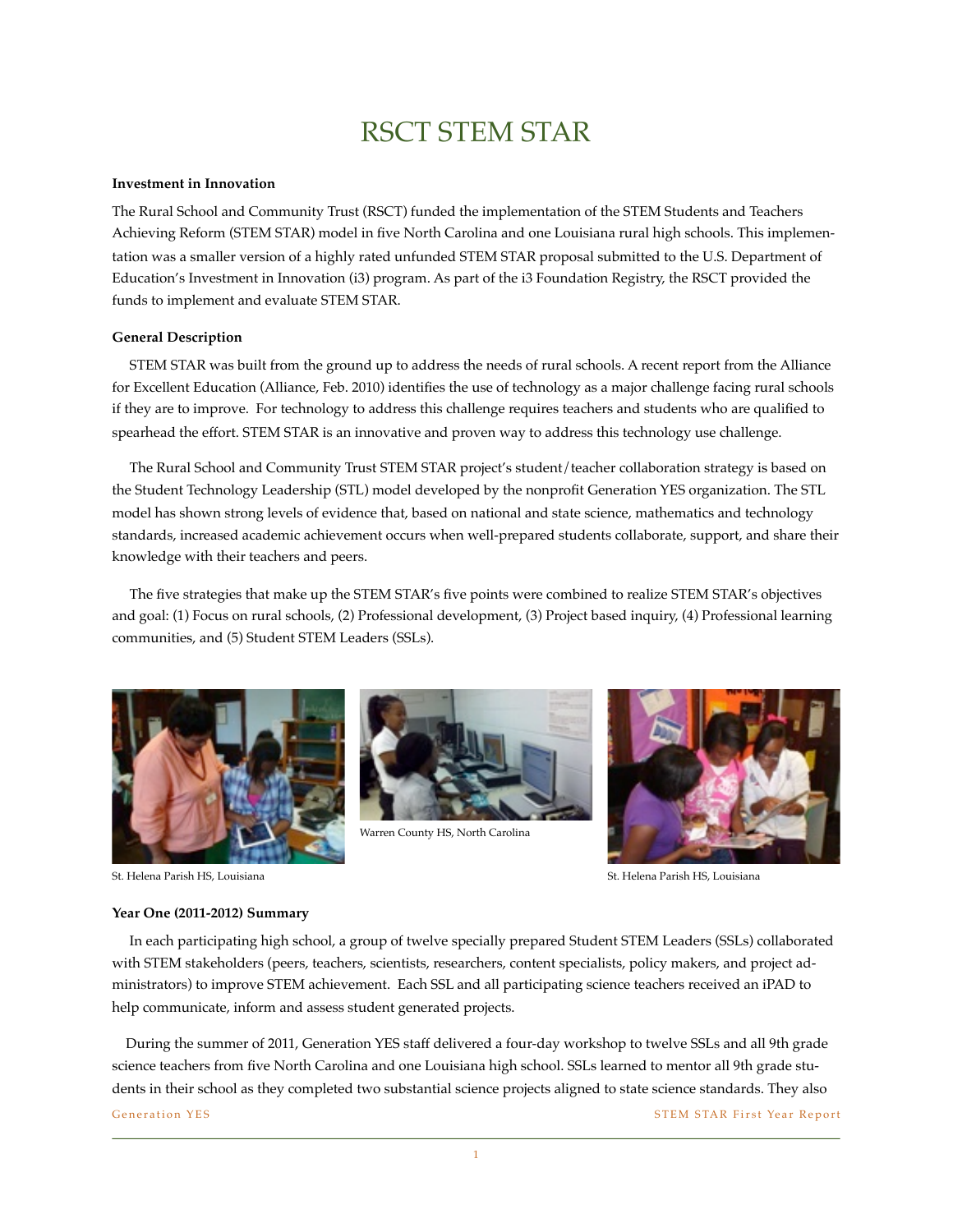learned how to assess these projects for alignment to the 24 ISTE National Technology Standards for students (NETS). Each STEM STAR summer camp participant used his or her iPAD to assist in these tasks.

Incoming high school freshman Abigale Chandler didn't know when she enrolled in St. Helena Parrish Central High School that she would become a leader on the forefront of using digital technology to help her school improve science and math education. But even before her first day of school, Abigale attended a Technology Leadership summer boot camp where she did just that. Using a new iPad 2, she participated in 4 days of intensive workshops covering a range of topics, including the use of the latest technology such as iPADs, Skype, science and math simulations, high quality online learning resources, and other topics such as peer mentoring, leadership, and Internet safety and ethics.

 When the 2011-2012 school year commenced, all 9th grade science students were assigned their first STEM STAR project. These projects covered major science concepts and substantially used technology hardware and applications available in their schools, home and community. Ninth grade students then completed a second and more rigorous project during the second semester. Students who successfully completed both projects received national TechYES technology proficiency certification.

### **Year One (2011-2012) Evaluation Results**

 First year findings were reported by STEM STAR's external evaluator Education Northwest in August of 2012. The 57-page comprehensive report (pictured here) is available as a separate document and represents the perspectives of various stakeholders.

The report found the "All six sites infused technology with the support of the SSLs, recruiting and retaining them in a variety of ways. Furthermore, all sites engages students in developing at least two technologyinfused science projects. Projects used a remarkable number of technology tools through the year, most of which were all new to teachers and students alike."

### **Sustainability and Expansion**

 All schools plan on continuing the project in the 2012-2013 school year and expand the model to other science classes in multiple grades. In addition, three rural schools in Vermont were trained in the July 2012 and will begin implementing STEM STAR in the 2012-2013 school year.

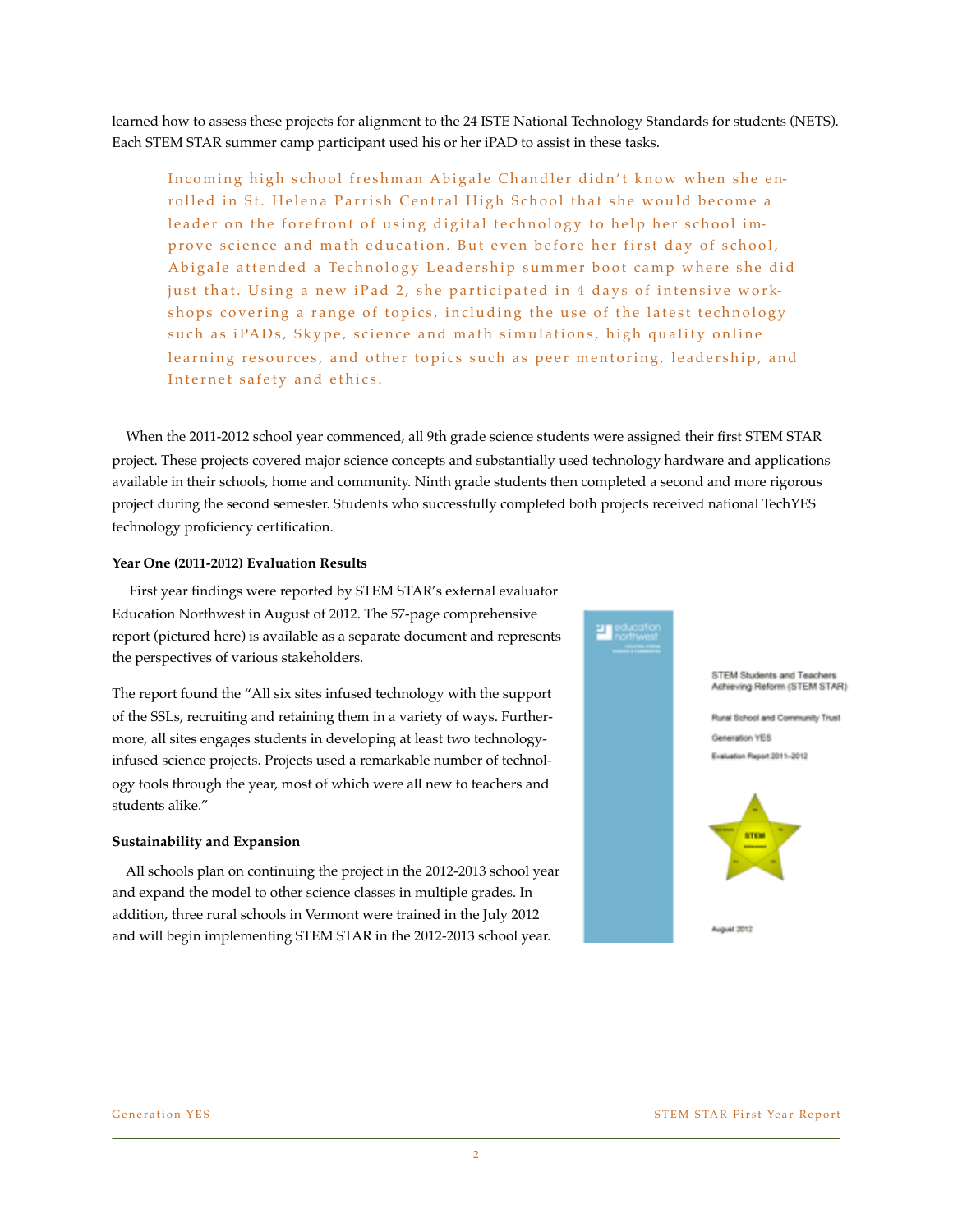### **STEM STAR Financial Summary**

The Rural School and Community Trust authorized a STEM STAR grant to Generation YES in the amount of \$185,000. An initial payment of \$138,503 was sent to Generation YES on May 17, 2011. The remaining Generation YES invoice for \$46,485 is outstanding and waiting for review of the Year 1 report and the Education NW Evaluation Report. A detailed breakdown of these expenses follows. Note that the project came in under budget as districts wanted us to pay teacher stipends directly and this required no benefits. Also, some teachers did not complete required work and were paid less (see Stipend payments table that follows). This leaves

| DELIVERABLE                                                                                                                                                                                                                                                                                                                                                                  | <b>DATE</b> | <b>AMOUNT</b> | <b>BUDGET</b>                                                                                                                                                                                                                                                                                                                       |
|------------------------------------------------------------------------------------------------------------------------------------------------------------------------------------------------------------------------------------------------------------------------------------------------------------------------------------------------------------------------------|-------------|---------------|-------------------------------------------------------------------------------------------------------------------------------------------------------------------------------------------------------------------------------------------------------------------------------------------------------------------------------------|
|                                                                                                                                                                                                                                                                                                                                                                              | Completed   | Invoiced      | Category                                                                                                                                                                                                                                                                                                                            |
|                                                                                                                                                                                                                                                                                                                                                                              |             |               |                                                                                                                                                                                                                                                                                                                                     |
| Supplies & STEM STAR informational meeting<br>with administrators and staff. Selection of the<br>school's STEM STAR advisor. Selection of the 12<br>Student Science Leaders (SSLs). Work with Edu-<br>cation NW to finalize evaluation plan. Configure<br>iPads, and help prepare schools network infra-<br>structure. Four-day workshop for SSLs and<br>STEM STAR Advisors. | 5/15/11     | \$138,503     | iPads - \$51,150<br>Routers - \$1,500<br>TY Science Kits - \$3,570<br>TY Student Guides - \$4,179<br>Workshop Fees - \$19,000<br>Travel Expenses - \$3,000<br>Teacher per diem - \$14,400<br>Materials - \$500<br>Lunch/Snacks - \$4,104<br>9 monthly service - \$18,000<br>9 month indirect - \$10,090<br>50% Evaluation - \$9,009 |
| STEM STAR teachers receive ongoing support.<br>Plans and preparation for 2012-2013 school year<br>finalized. Final evaluation report delivered and<br>scalability strategies considered.                                                                                                                                                                                     | 8/30/12     | \$38,735      | 6 monthly service - \$12,000<br>6 month indirect - \$6,726<br>50% Evaluation - \$9,009<br>Teacher Stipends - \$15,000<br>Teacher Benefits - \$3,750<br>Unpaid Stipends - (\$4,000)<br>Unpaid Benefits - (\$3,750)                                                                                                                   |
| Total                                                                                                                                                                                                                                                                                                                                                                        |             | \$177,238     | \$7,763 Under Budget                                                                                                                                                                                                                                                                                                                |